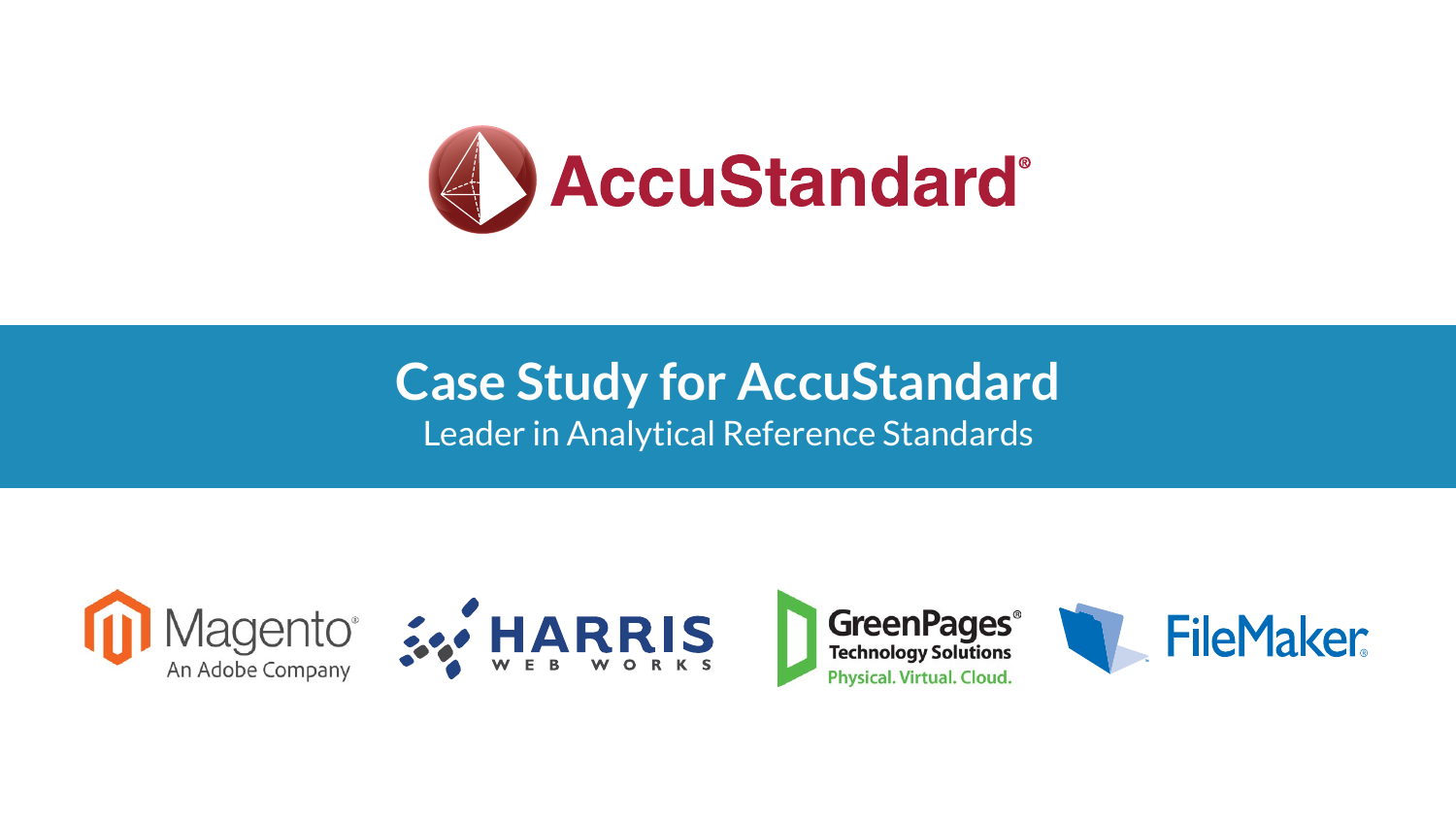# **Overview, Challenges and Requirements**

- and multiple quick order options
- 
- 
- Sells 30,000+ chemical products worldwide, continually adds new products • 18,000+ customers; 26 customer price groups with 10 price tiers per group • Multiple buying restrictions based on location and customer status • Bi-directional integration with highly-customized FileMaker ERP system • Many advanced UI features include dynamic forms, customized user portal
- 
- Updated (front-end) user experience and expanded user account capabilities

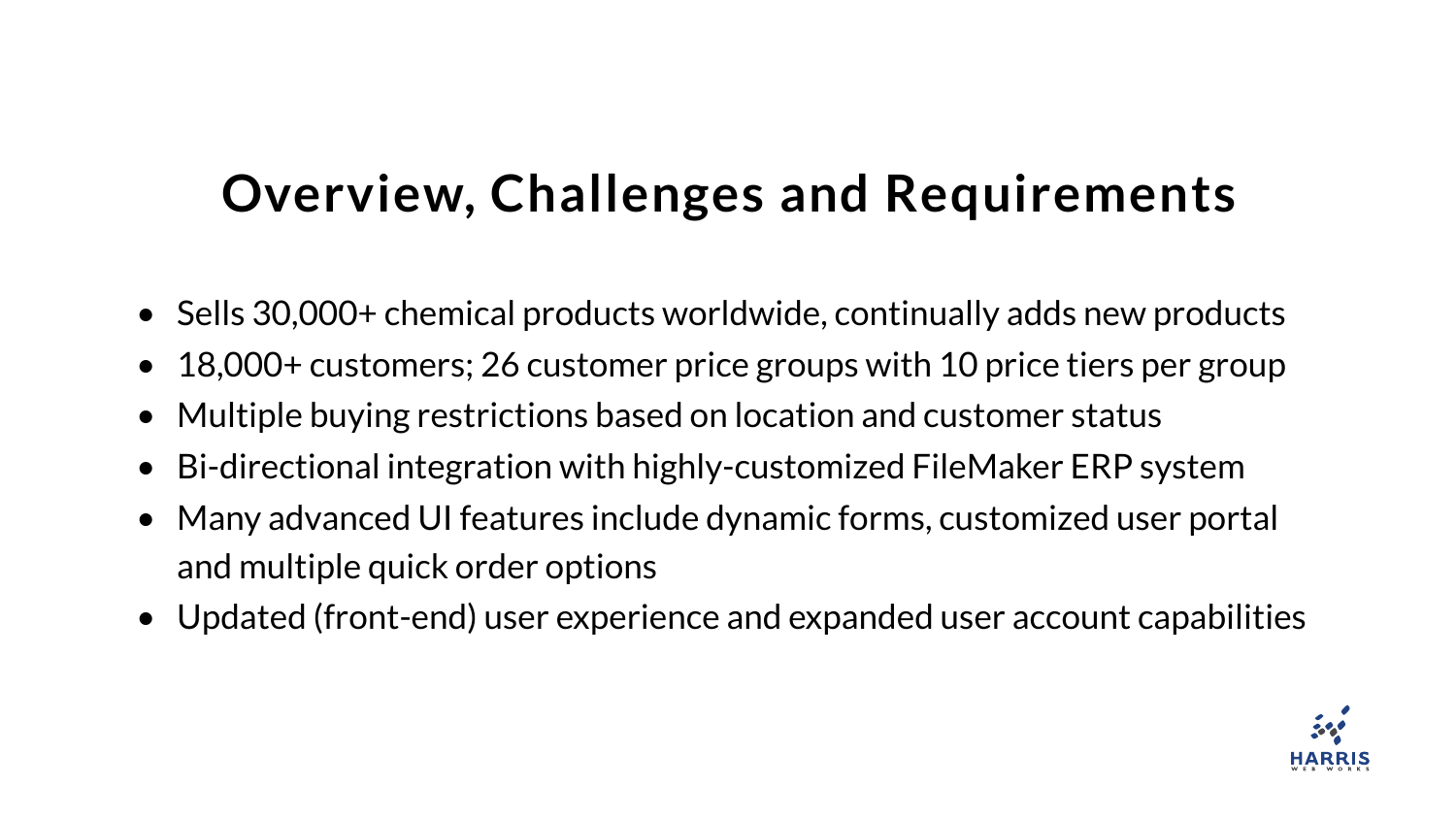# AccuStandard **The Solution:**

- Magento Commerce 2.3.5
- Upgrade from M1 Open Source
- AWS Global hosting
- Clustered database
- IP-based location filtering
- FileMaker integration

## **Phased approach:**

1. Migrated existing customizations, 2. Added new homepage animation and

3. Applied native Commerce functions including Elastic search, requisition lists

- integrations, extensions, and data
- new mega-menu
- and Page Builder
- 4. Launched site (Q1 2020)
- and custom functionality

5. Ongoing: add new Commerce features

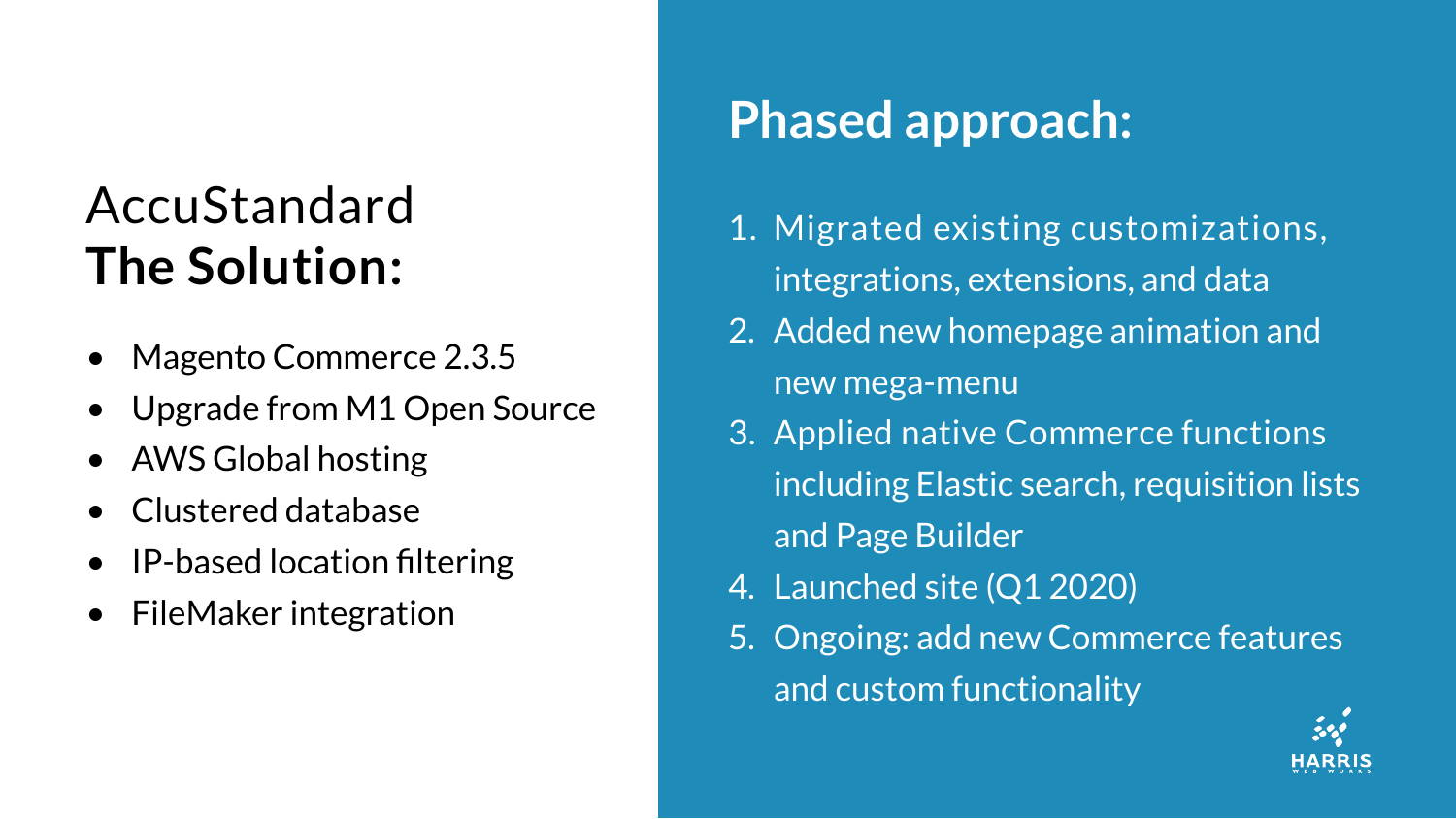# ACCUSTANDARD.COM *One Store, Many Unique Functions*



- Customer portal with multiple access levels and user-specific reports
- Order upload via Excel or by catalog number
- downloading specific documents

• Tightly-controlled user access for placing orders and creating requisition lists and

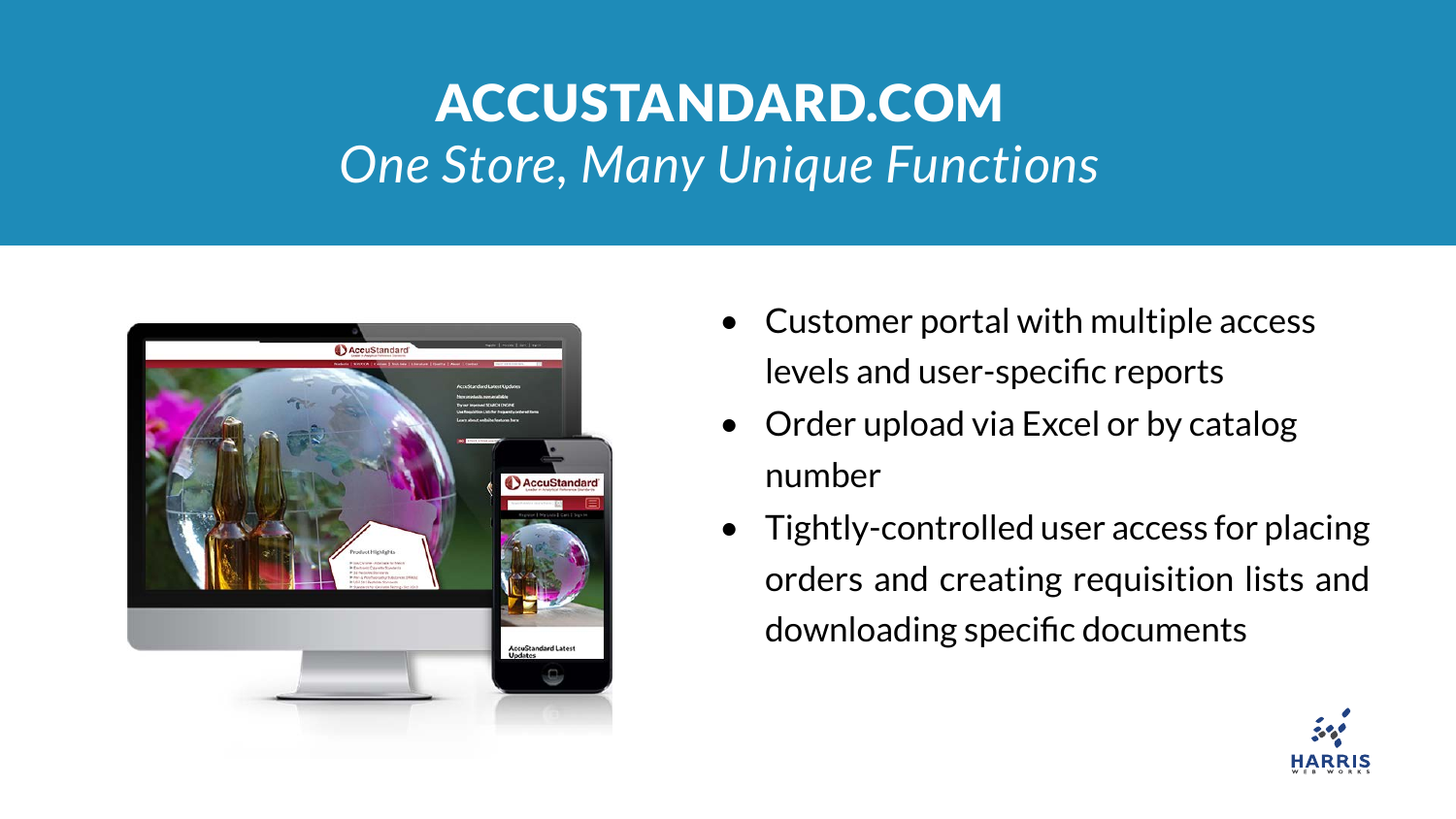## **FileMaker & Magento Commerce: 2-Way Integration**

Custom integration syncs data between FileMaker ERP system and Magento 2 Commerce website

HWW worked with AccuStandard's IT team and systems integrator GreenPages Technology Solutions to create bi-directional, real time communication between FileMaker and the website

# FileMaker.

## **GreenPages® Technology Solutions** Physical, Virtual, Cloud,

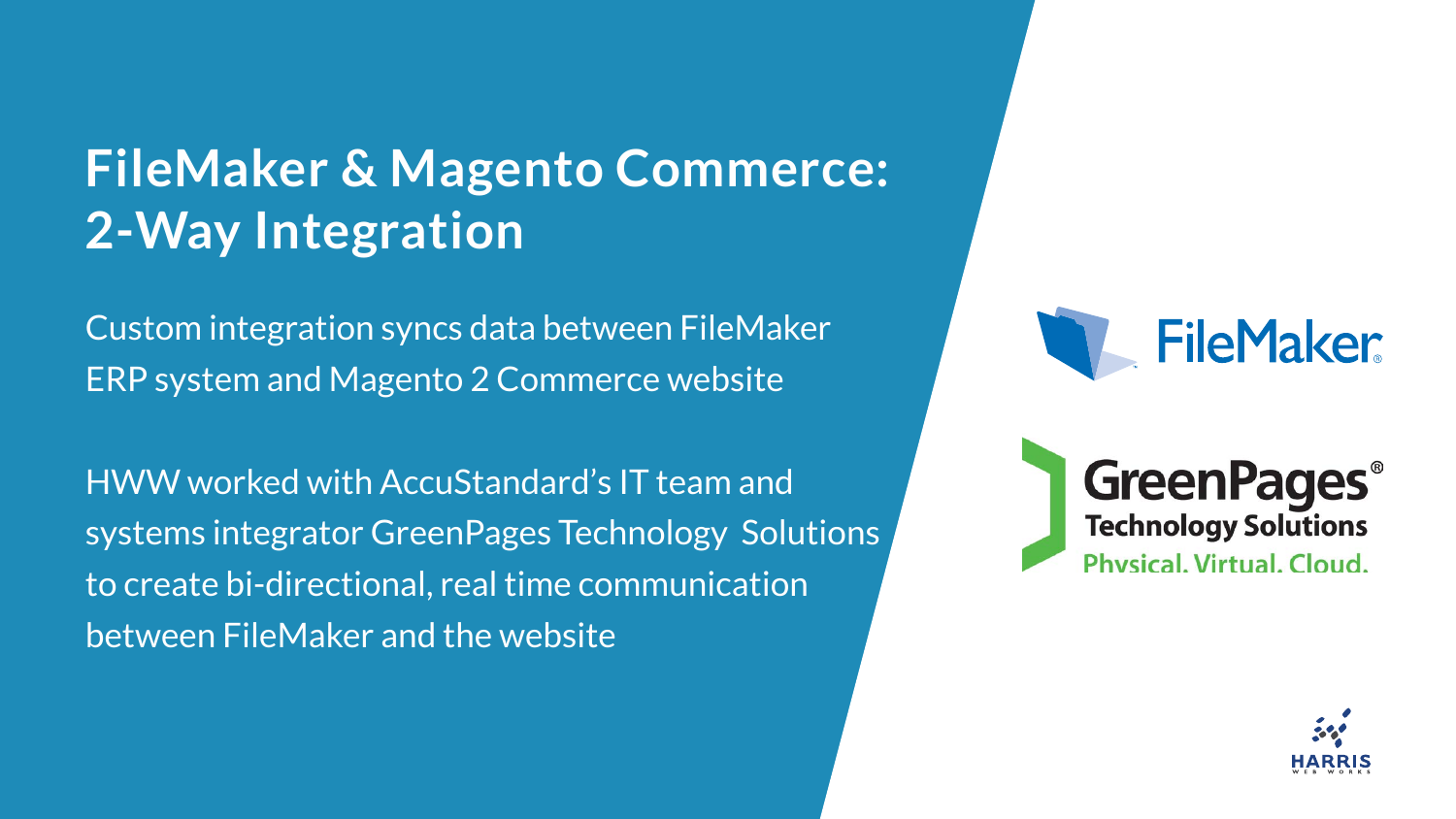## **Complex B2B buyer pricing rules**

- New buyers must be confirmed
- Each customer assigned tiered pricing structure

- **Buying permission based on multiple criteria:** - Location/Country
	- Product type
	- User level
	- Legal restrictions
- **Technical info visible only to approved users**
- **Custom quick order and requisition list functionality**

# Selling Chemical Products Online **Site Enables Strict Controls**



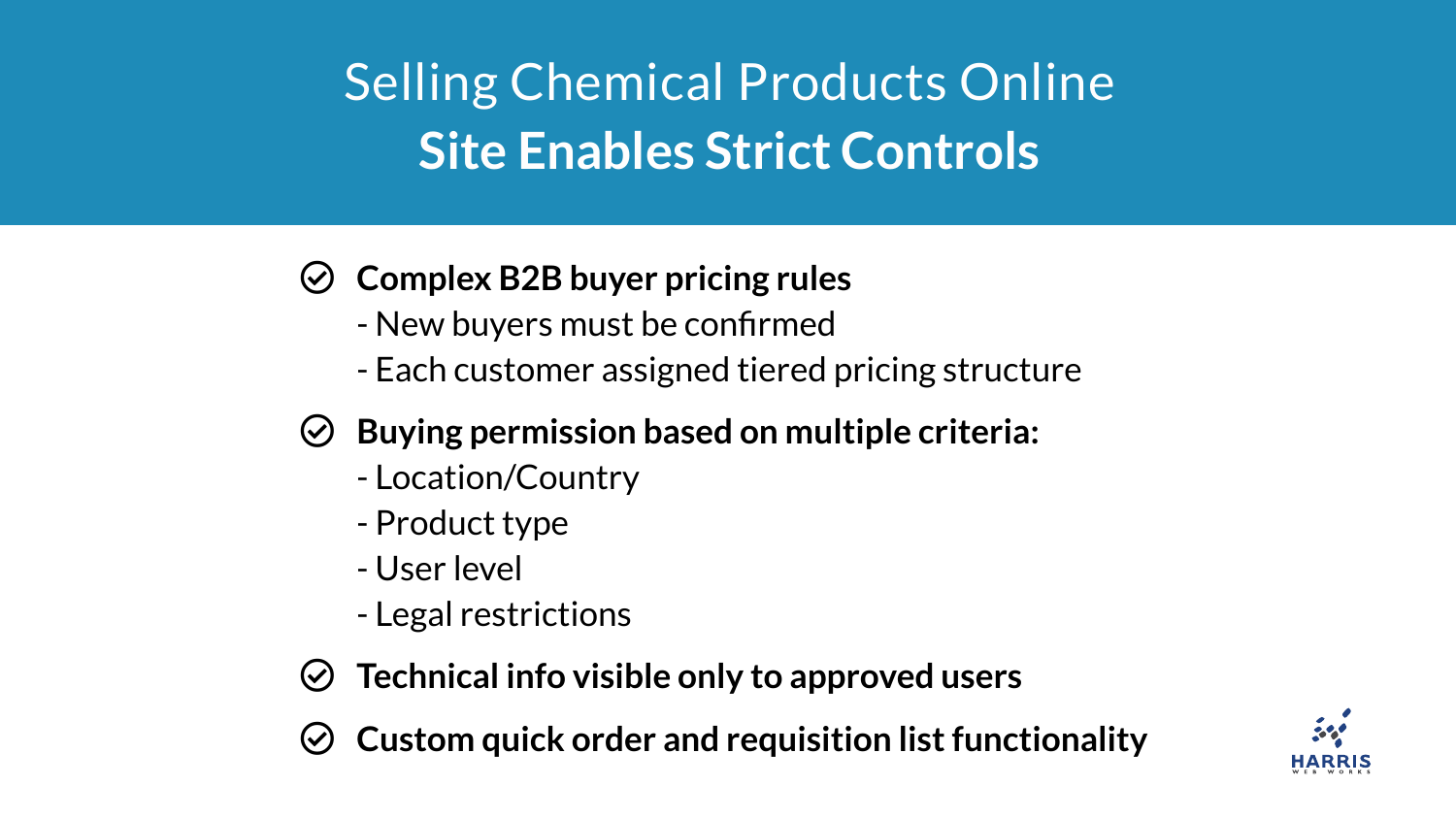- $\odot$  Custom portal offers many features and exclusive content
- Magento Commerce features make it easier to find items and

 $\odot$  FileMaker integration enables continuous product and data

 $\odot$  Site administrators have advanced ways to update site without



- 
- build orders
- updates
- $\odot$  Customer service team can spend time on higher-value work
- $\odot$  Promotional activities can be more precisely targeted
- programmers

## **Built for Continuous Growth**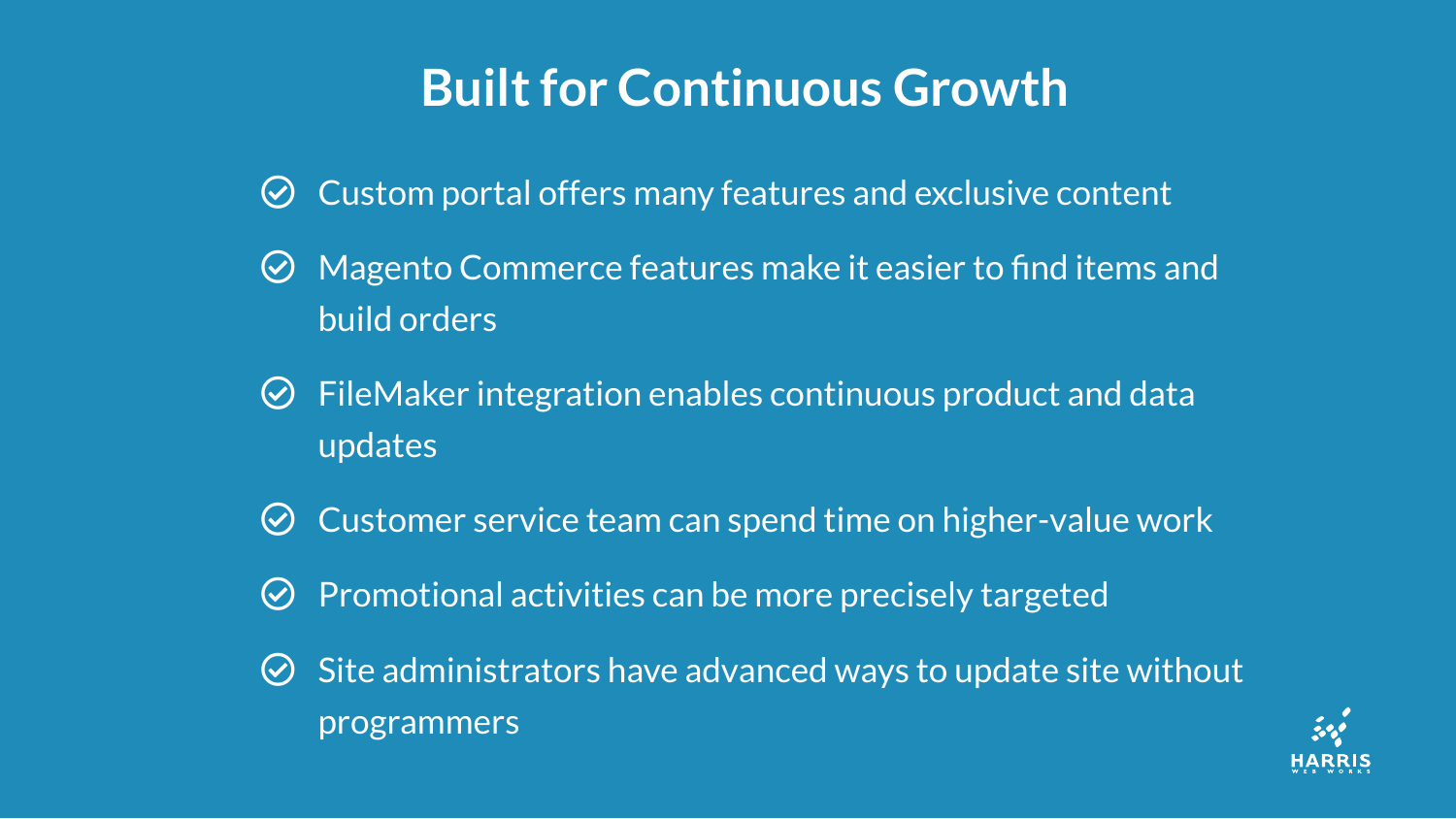# **Conclusions**





Key to this project's success was engineering the Magento 2 Commerce site to use native features plus customizations to optimize performance of the many unique functions built into the Magento 1 Open Source site.

HWW and AccuStandard follow an agile roadmap to address urgent needs and implement ongoing enhancements.

AccuStandard's investment in Magento Commerce and vision of the site as a powerful, ever-evolving tool to continually increase sales AND operate more efficiently, positions AccuStandard for ongoing success.